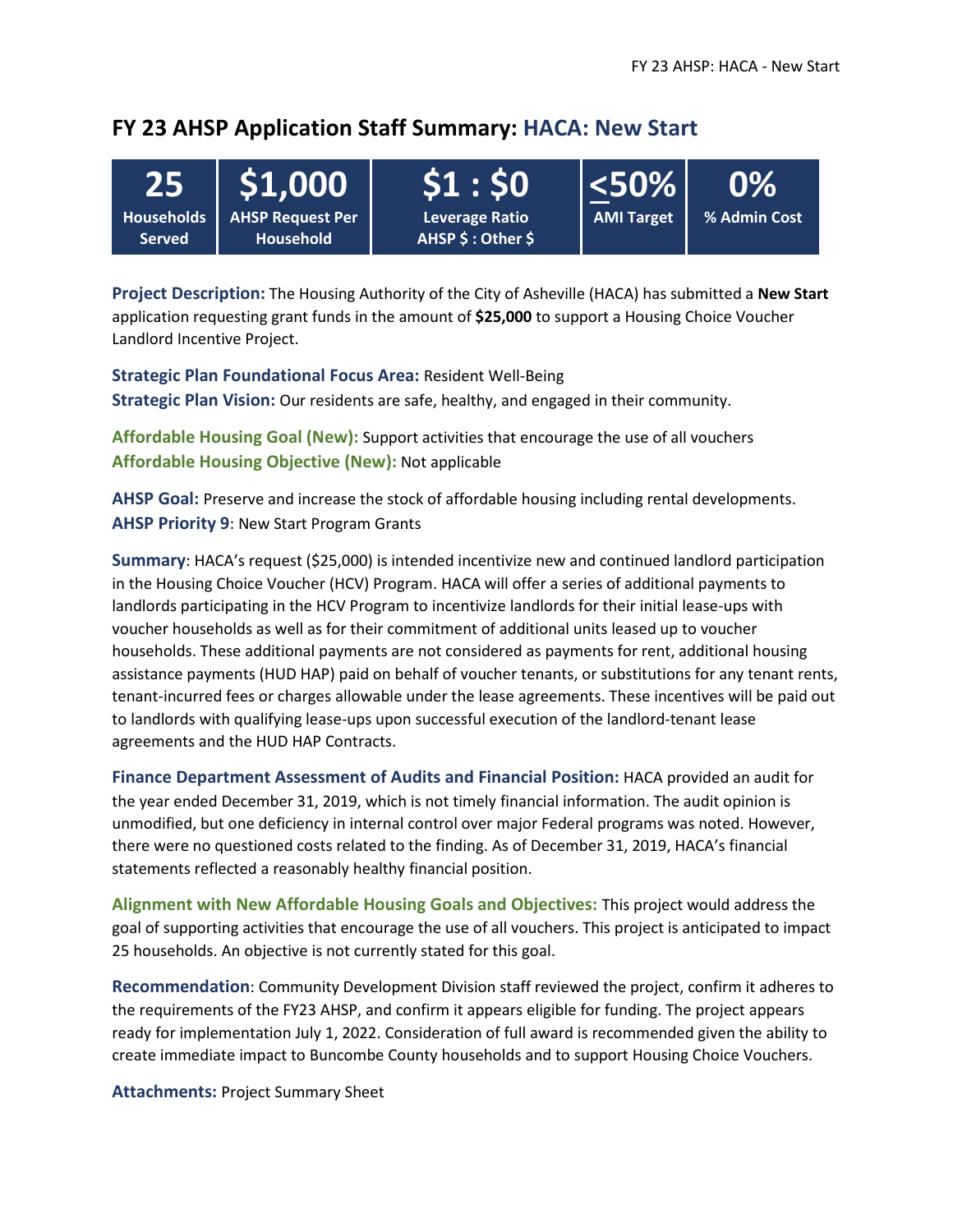| <b>PROJECT SUMMARY SHEET</b>                                                                                                 | Y/N |
|------------------------------------------------------------------------------------------------------------------------------|-----|
| <b>Project Description/Narrative</b>                                                                                         |     |
| Clearly affordable housing focused                                                                                           | Υ   |
| Aligns with all components of the application                                                                                | Υ   |
| Aligns with all guidelines of the AHSP program                                                                               | Υ   |
| Aligns with the selected strategic goal                                                                                      | Υ   |
| <b>Designed to Serve Households with AMI</b>                                                                                 |     |
| <80%                                                                                                                         | Υ   |
| <50%                                                                                                                         | Υ   |
| <30%                                                                                                                         | N   |
| <b>Designed to Serve</b>                                                                                                     |     |
| General populous eligible for the program                                                                                    | Υ   |
| Individuals who are age 55 or older                                                                                          | Υ   |
| Individuals with a disability                                                                                                | Υ   |
| Individuals who are hard to house                                                                                            | N   |
| Individuals who are homeless                                                                                                 | N   |
| Individuals who are BIPOC                                                                                                    | Υ   |
| Individuals who are justice involved                                                                                         | N   |
| Individuals who have vouchers                                                                                                | Υ   |
| <b>Budget of Expenses</b>                                                                                                    |     |
| Complete                                                                                                                     | Υ   |
| Reasonable                                                                                                                   | Υ   |
| <b>Budget of Revenues</b>                                                                                                    |     |
| Complete                                                                                                                     | Υ   |
| Reasonable                                                                                                                   | Y   |
| Includes leveraging additional investment (non-AHSP funds)                                                                   | N   |
| <b>Project Schedule</b>                                                                                                      |     |
| Complete                                                                                                                     | Υ   |
| Reasonable                                                                                                                   | Y   |
| <b>Project Team</b>                                                                                                          |     |
| Relevant experience and qualifications to complete the project                                                               | Υ   |
| <b>Project History</b>                                                                                                       |     |
| Indicates success in completing projects in the program category                                                             | Υ   |
| <b>Applicant</b>                                                                                                             |     |
| Has timely audits free of qualifications and findings which would adversely<br>indicate ability to manage an AHSP allocation | N   |
| Shows a healthy financial position                                                                                           | Y   |
| Is a non-profit applicant                                                                                                    | Υ   |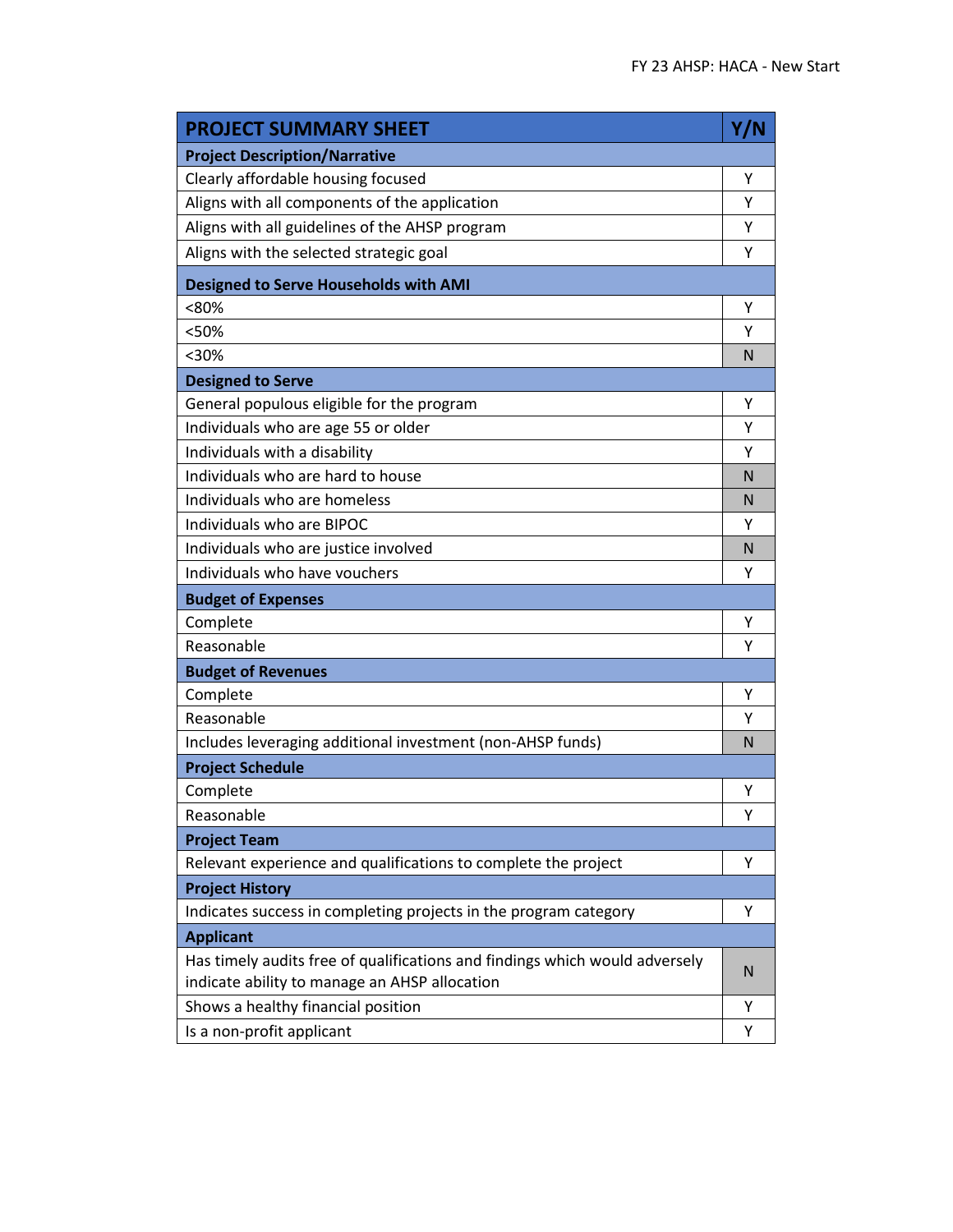# **FY 23 AHSP Application Staff Summary: AAHH: Emergency Repair**

| <b>VZA</b>                         |                                             | $\mid$ \$6,110 $\mid$ \$1.00 : \$1.35 <70% 0.0% |                   |                |
|------------------------------------|---------------------------------------------|-------------------------------------------------|-------------------|----------------|
| <b>Households</b><br><b>Served</b> | <b>AHSP Request Per</b><br><b>Household</b> | <b>Leverage Ratio</b><br>AHSP \$ : Other \$     | <b>AMI Target</b> | │ % Admin Cost |

**Project Description**: Asheville Area Habitat for Humanity (AAHH) has submitted an **Emergency Repair Program Grant** application requesting **\$470,470** to repair health and safety issues for low-income homeowners.

**Strategic Plan Community Focus Area:** Resident Well Being **Strategic Plan Vision:** Our residents are safe, healthy, and engaged in their community.

**Affordable Housing Goal (New):** Preserve the supply of naturally occurring affordable housing. Affordable Housing Objective (New): Impact 500 repair units for households at <80% AMI by 2030.

**AHSP Goal:** Reduce substandard housing and expand opportunities for home repair. **AHSP Priority 8**: Emergency Repair Program Grants

**Summary:** AAHH's request (\$470,470) is intended to repair health and safety issues in 77 homes. AAHH's clients have incomes ≤70% of AMI, reside in their homes, and are unable to afford home repairs in the private sector. The project anticipates assisting 5 households at 61%-70% AMI, 45 households at 31%-60% AMI, and 27 households at ≤30% AMI. The request will support an overall project budget of \$1,104,972 (to assist 77 households) for the continuation of AAHH's emergency repair program through FY23.

AAHH currently has 66 approved households on the emergency repair waiting list. AAHH's existing FY22 award will support a minimum of 37 emergency repairs and leave an anticipated balance of 29 households on the emergency repair waiting list after completion of the existing contract. By June 30, 2023, it is anticipated that an additional 80 to 160 individuals will apply for home repair and may be added to the emergency repair waiting list. AAHH's in-house General Contractor, Home Repair Site Supervisors, and Home Repair Administrator triage the waiting list, prioritizing those projects that pose an immediate threat to clients' health and safety and then complete the repairs.

Repairs typically include repairing steps, widening entryways, adding/repairing handrails, installing walkin showers, adding grab bars, improving walkways, installing ramps, as well as repairs to plumbing, electrical systems, flooring, roof and gutters, windows and doors, siding, heating and cooling systems, decks and porches, and a variety of other repairs.

**Finance Department Assessment of Audits and Financial Position:** AAHH has timely audits free of qualifications and findings. As of June 30, 2021, AAHH's financial show a healthy financial position.

**Alignment with New Affordable Housing Goals and Objectives:** This project would address the goal of preserving the supply of naturally occurring affordable housing. This project is anticipated to impact 77 households, which represents 15.4% of the stated goal (500 households).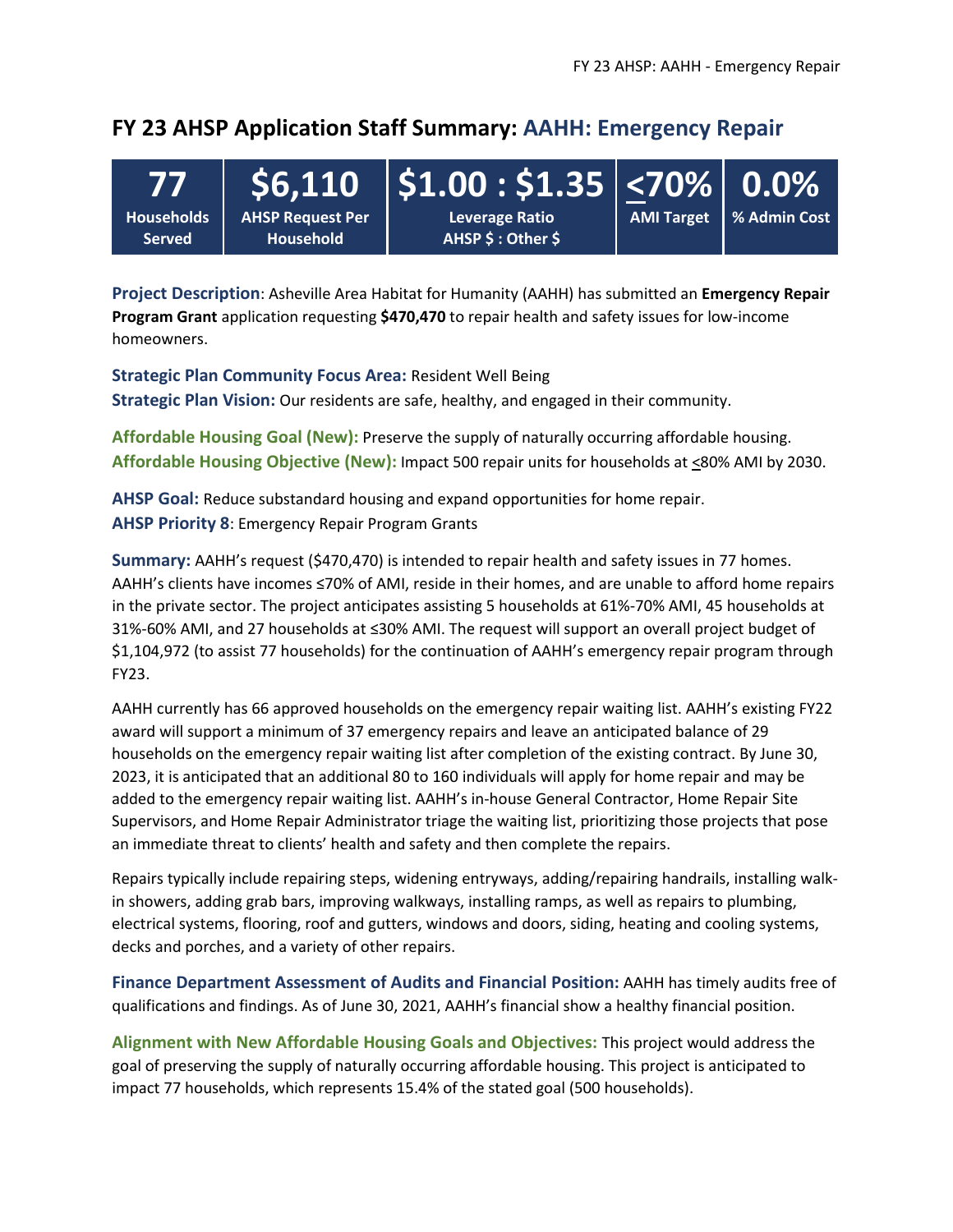**Recommendation:** Community Development Division staff reviewed the project, confirm it adheres to the requirements of the FY23 AHSP, and confirm it appears eligible for funding. The project appears ready for implementation July 1, 2022. Consideration of full or partial award is recommended given the shovel ready nature of the project and the ability to create immediate impact to Buncombe County households.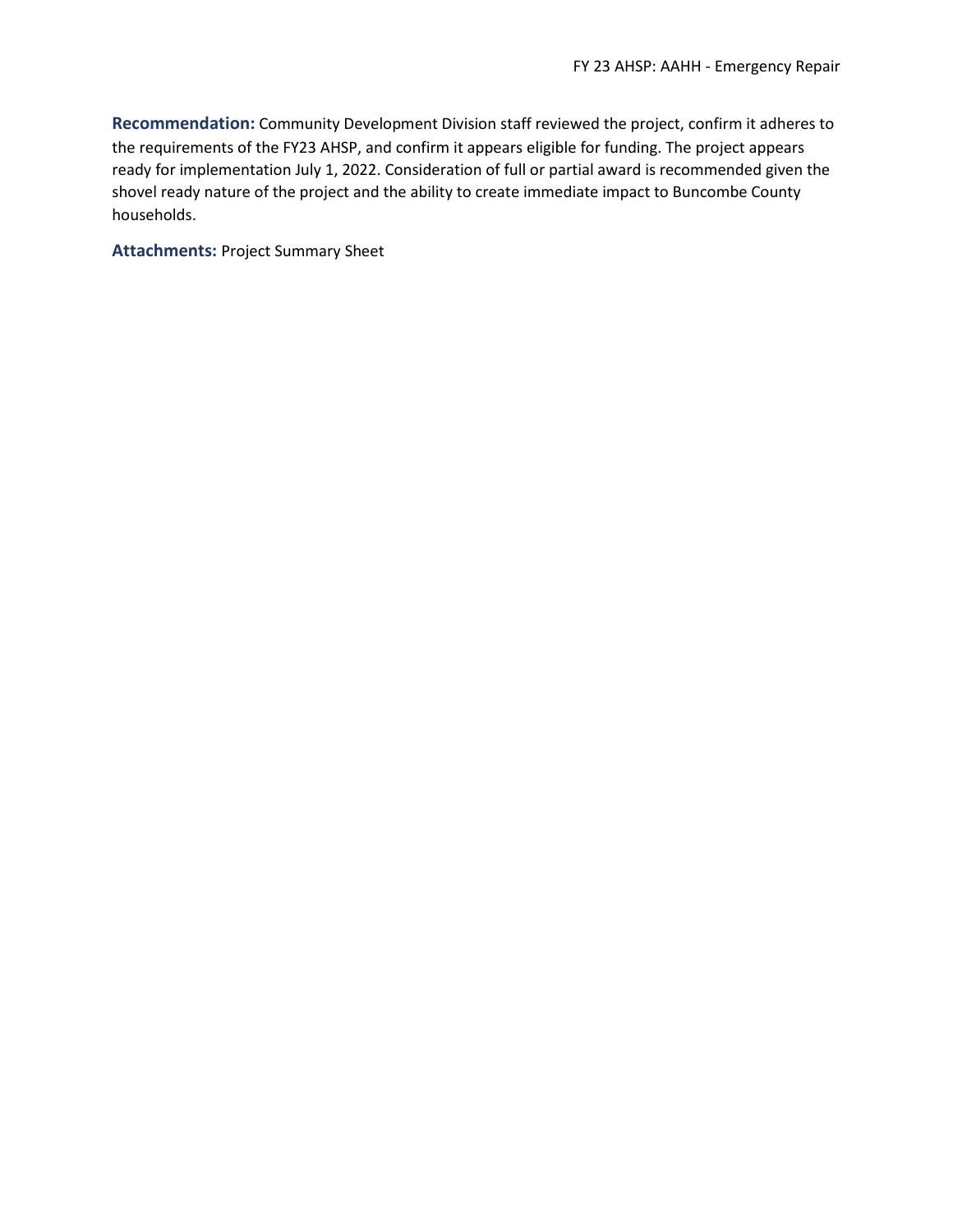| <b>PROJECT SUMMARY SHEET</b>                                                                                                 | Y/N          |
|------------------------------------------------------------------------------------------------------------------------------|--------------|
| <b>Project Description/Narrative</b>                                                                                         |              |
| Clearly affordable housing focused                                                                                           | Υ            |
| Aligns with all components of the application                                                                                | Υ            |
| Aligns with all guidelines of the AHSP program                                                                               | Υ            |
| Aligns with the selected strategic goal                                                                                      | Υ            |
| <b>Designed to Serve Households with AMI</b>                                                                                 |              |
| <80%                                                                                                                         | Υ            |
| <50%                                                                                                                         | Υ            |
| $30%$                                                                                                                        | Υ            |
| <b>Designed to Serve</b>                                                                                                     |              |
| General populous eligible for the program                                                                                    | Υ            |
| Individuals who are age 55 or older                                                                                          | Υ            |
| Individuals with a disability                                                                                                | Υ            |
| Individuals who are hard to house                                                                                            | $\mathsf{N}$ |
| Individuals who are homeless                                                                                                 | $\mathsf{N}$ |
| Individuals who are BIPOC                                                                                                    | Υ            |
| Individuals who are justice involved                                                                                         | $\mathsf{N}$ |
| Individuals who have vouchers                                                                                                | N            |
| <b>Project Expenses</b>                                                                                                      |              |
| Complete                                                                                                                     | Υ            |
| Reasonable                                                                                                                   | Υ            |
| <b>Project Uses</b>                                                                                                          |              |
| Complete                                                                                                                     | Υ            |
| Reasonable                                                                                                                   | Υ            |
| Includes leveraging additional investment (non-AHSP funds)                                                                   | Υ            |
| <b>Project Schedule</b>                                                                                                      |              |
| Complete                                                                                                                     | Υ            |
| Reasonable                                                                                                                   | Y            |
| <b>Project Team</b>                                                                                                          |              |
| Relevant experience and qualifications to complete the project                                                               | Y            |
| <b>Project History</b>                                                                                                       |              |
| Indicates success in completing projects in the program category                                                             | Υ            |
| <b>Applicant</b>                                                                                                             |              |
| Has timely audits free of qualifications and findings which would adversely<br>indicate ability to manage an AHSP allocation | Y            |
| Shows a healthy financial position                                                                                           | Υ            |
| Is a non-profit applicant                                                                                                    | Υ            |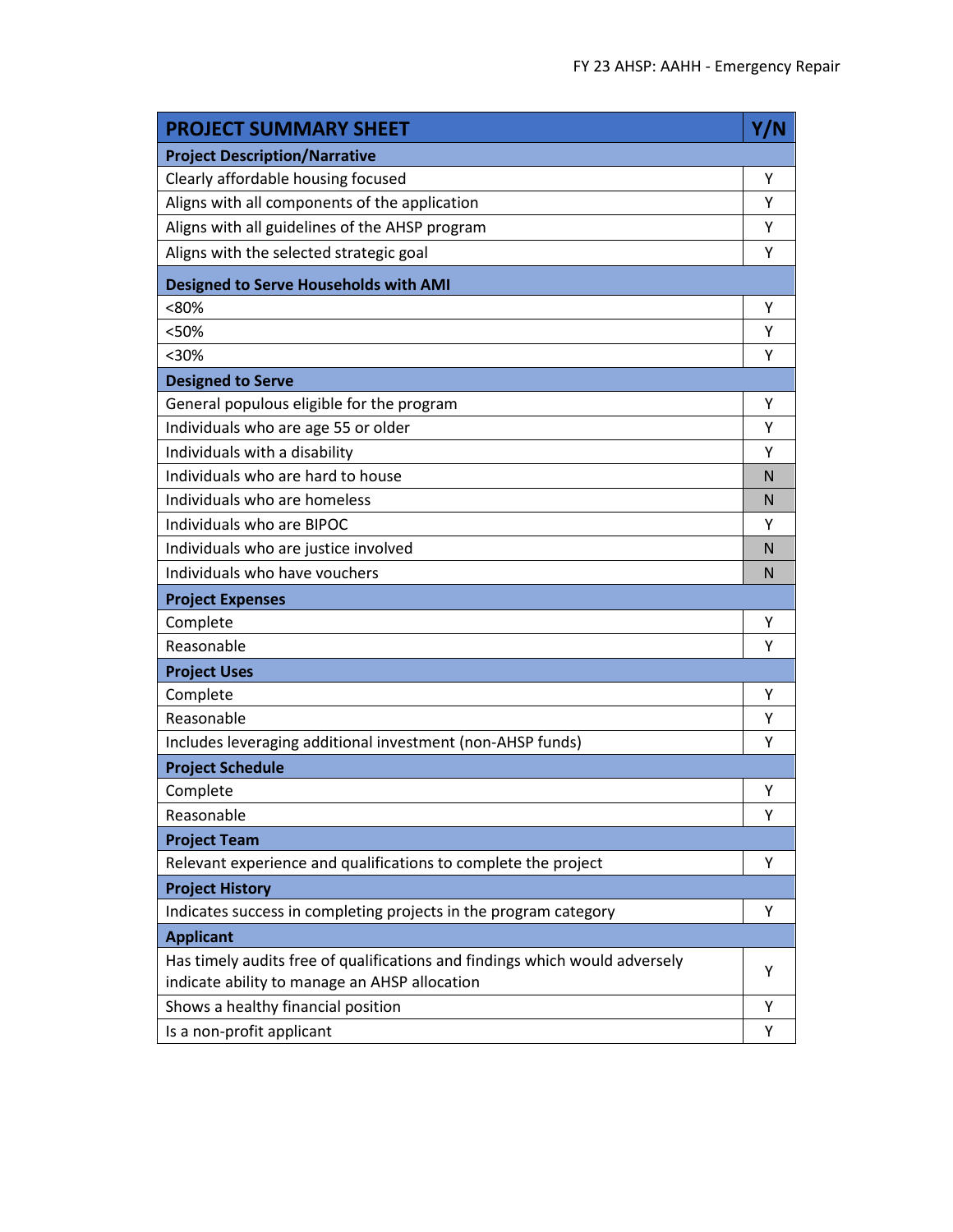## **FY 23 AHSP Application Staff Summary: CLM: Emergency Repair**

| 21                                 |                                             | $\mid$ \$10,175 $\mid$ \$1.00 : \$0.57 $\mid$ <80% $\mid$ 9.1% $\mid$ |                   |                |
|------------------------------------|---------------------------------------------|-----------------------------------------------------------------------|-------------------|----------------|
| <b>Households</b><br><b>Served</b> | <b>AHSP Request Per</b><br><b>Household</b> | <b>Leverage Ratio</b><br>AHSP \$ : Other \$                           | <b>AMI Target</b> | │ % Admin Cost |

**Project Description**: Colaborativa La Milpa (CLM) has submitted an **Emergency Repair Program Grant**  application requesting **\$213,675** to provide home repair services for low-income homeowners.

**Strategic Plan Community Focus Area:** Resident Well Being **Strategic Plan Vision:** Our residents are safe, healthy, and engaged in their community.

**AHSP Goal:** Reduce substandard housing and expand opportunities for home repair. **AHSP Priority 8**: Emergency Repair Program Grants

**Affordable Housing Goal (New):** Preserve the supply of naturally occurring affordable housing. **Affordable Housing Objective (New):** Impact 500 repair units for households at <80% AMI by 2030.

**Summary:** CLM's request (\$213,675) is intended to repair health and safety issues in 21 homes which are cooperatively owned permanently affordable housing units. Sixteen (16) of the 21 homes were part of the FY 2021 CLM New Start Program of repairs within the Sourwood Mobile Home Park). CLM's homes to be repaired have households with incomes ≤80% of AMI. The project anticipates assisting 7 households at 80% AMI, 7 households at 50% AMI, and 7 households at 30% AMI. The request will support an overall project budget of \$334,425 for the continuation of CLM's emergency repair program through FY23.

CLM currently has 40 approved households on the emergency repair waiting list. These households are identified through CLM's home inspection program where licensed inspectors identify repair needs and work to create an agreed upon scope. CLM then works to identify grant funding to meet those needs.

Repairs typically include repairing roofs, repairing related water damage, repairing holes in floors, mitigating mold growth, improving energy efficiency, replacing outdated/broken HVAC units to improve energy efficiency and prevent mold and fungus growth, installing insulation, replacing windows, and mitigating structural issues.

**Finance Department Assessment of Audits and Financial Position:** CLM did not provide an audit, but instead a review of financial statements for the year ended December 31, 2020 with no qualifications. As of December 31, 2020, CLM's financial statements reflected a reasonably healthy financial position.

**Alignment with New Affordable Housing Goals and Objectives:** This project would address the goal of preserving the supply of naturally occurring affordable housing. This project is anticipated to impact 21 households; however, it would only impact 5 households which had not previously received a repair through the FY 21 AHSP New Start Program. This 5 household impact represents 1.0% of the stated goal (500 households).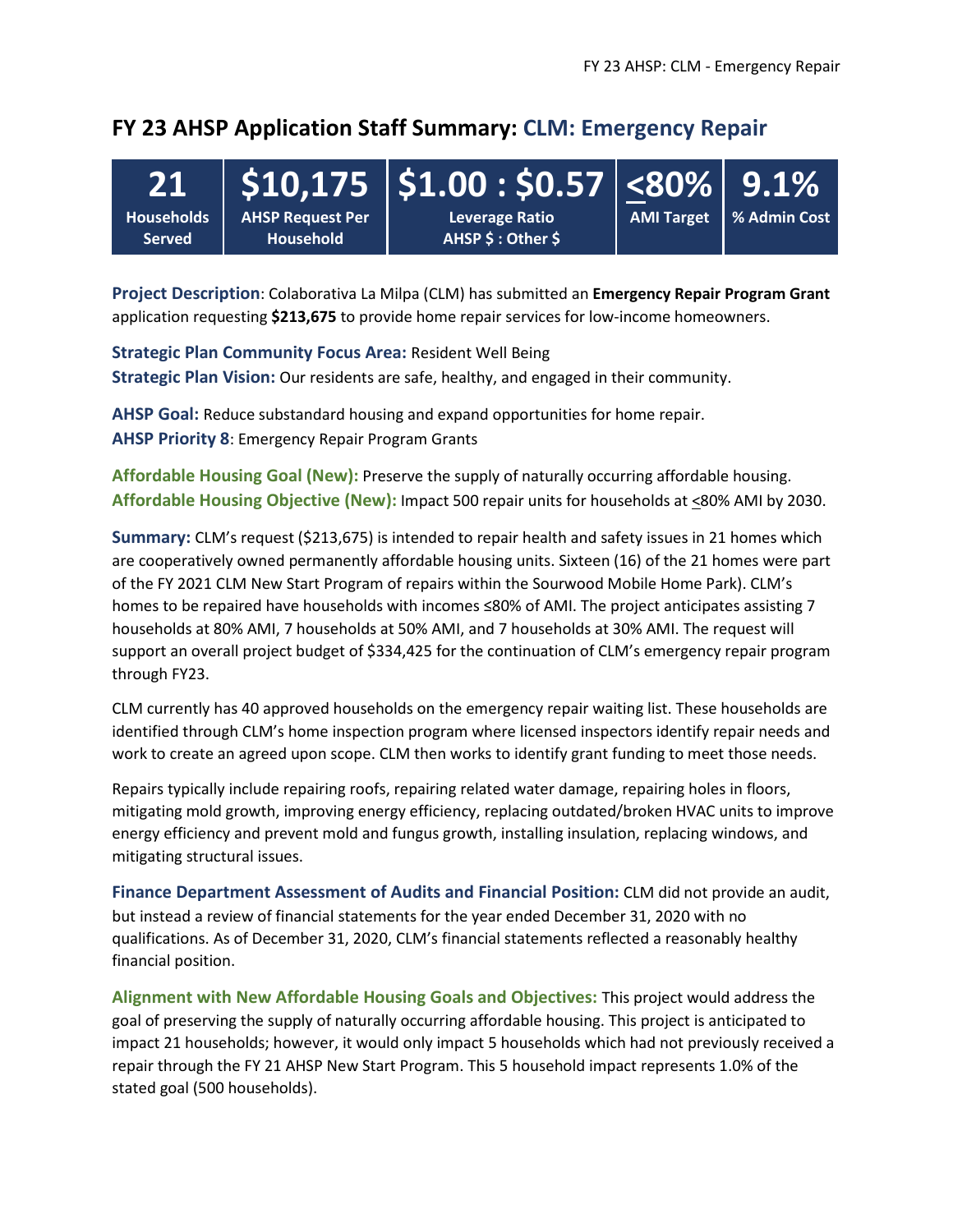**Recommendation:** Community Development Division staff reviewed the project, confirm it adheres to the requirements of the FY23 AHSP, and confirm it appears eligible for funding. The project appears ready for implementation July 1, 2022. Consideration of full or partial award is recommended given the shovel ready nature of the project and the ability to create immediate impact to Buncombe County households.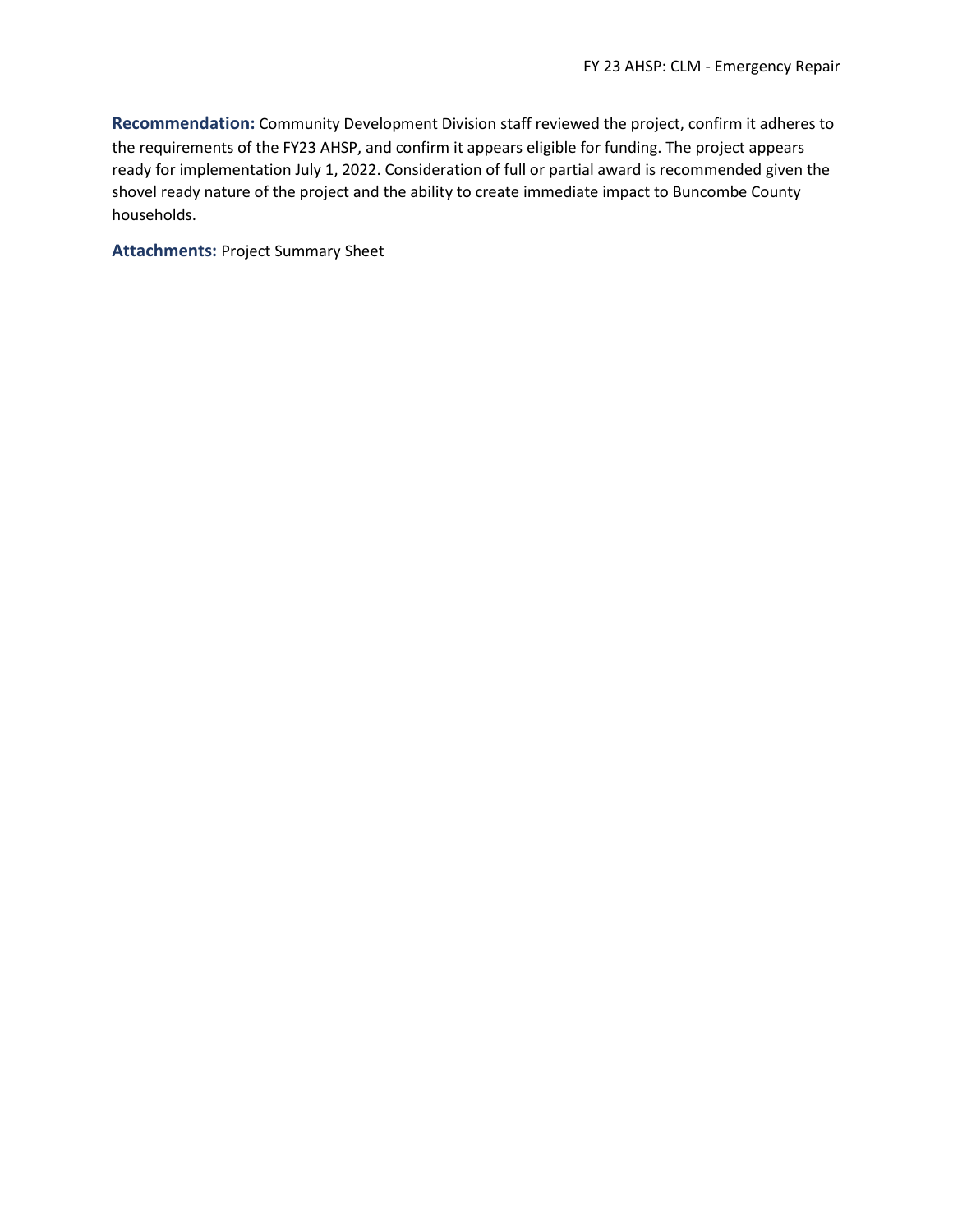| <b>PROJECT SUMMARY SHEET</b>                                                                                                 | Y/N          |
|------------------------------------------------------------------------------------------------------------------------------|--------------|
| <b>Project Description/Narrative</b>                                                                                         |              |
| Clearly affordable housing focused                                                                                           | Υ            |
| Aligns with all components of the application                                                                                | Υ            |
| Aligns with all guidelines of the AHSP program                                                                               | Υ            |
| Aligns with the selected strategic goal                                                                                      | Υ            |
| <b>Designed to Serve Households with AMI</b>                                                                                 |              |
| <80%                                                                                                                         | Υ            |
| <50%                                                                                                                         | Υ            |
| $30%$                                                                                                                        | Υ            |
| <b>Designed to Serve</b>                                                                                                     |              |
| General populous eligible for the program                                                                                    | N            |
| Individuals who are age 55 or older                                                                                          | Υ            |
| Individuals with a disability                                                                                                | Υ            |
| Individuals who are hard to house                                                                                            | $\mathsf{N}$ |
| Individuals who are homeless                                                                                                 | N            |
| Individuals who are BIPOC                                                                                                    | Υ            |
| Individuals who are justice involved                                                                                         | Υ            |
| Individuals who have vouchers                                                                                                | N            |
| <b>Project Expenses</b>                                                                                                      |              |
| Complete                                                                                                                     | Υ            |
| Reasonable                                                                                                                   | Υ            |
| <b>Project Uses</b>                                                                                                          |              |
| Complete                                                                                                                     | Υ            |
| Reasonable                                                                                                                   | Υ            |
| Includes leveraging additional investment (non-AHSP funds)                                                                   | Υ            |
| <b>Project Schedule</b>                                                                                                      |              |
| Complete                                                                                                                     | Υ            |
| Reasonable                                                                                                                   | Y            |
| <b>Project Team</b>                                                                                                          |              |
| Relevant experience and qualifications to complete the project                                                               | Υ            |
| <b>Project History</b>                                                                                                       |              |
| Indicates success in completing projects in the program category                                                             | Υ            |
| <b>Applicant</b>                                                                                                             |              |
| Has timely audits free of qualifications and findings which would adversely<br>indicate ability to manage an AHSP allocation | N            |
| Shows a healthy financial position                                                                                           | Υ            |
| Is a non-profit applicant                                                                                                    | Υ            |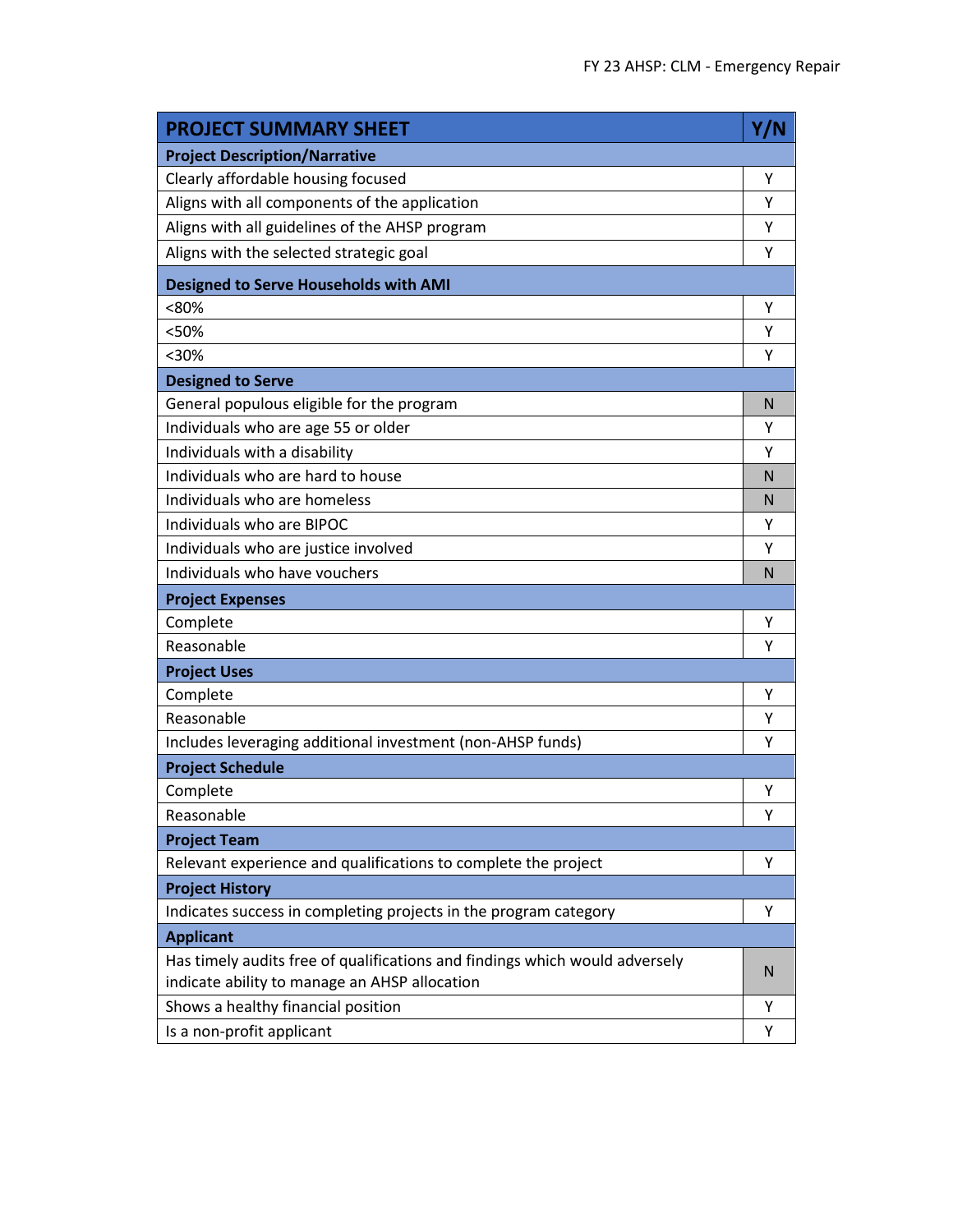# **FY 23 AHSP Application Staff Summary: MHO: Emergency Repair**

| <b>133 I</b>                       |                                      | $\vert$ \$9,091 $\vert$ \$1.00 : \$2.03 $\vert$ <50% $\vert$ 4.8% |                   |              |
|------------------------------------|--------------------------------------|-------------------------------------------------------------------|-------------------|--------------|
| <b>Households</b><br><b>Served</b> | <b>AHSP Request Per</b><br>Household | <b>Leverage Ratio</b><br>AHSP \$ : Other \$                       | <b>AMI Target</b> | % Admin Cost |

**Project Description**: Mountain Housing Opportunities, Inc. (MHO) has submitted an **Emergency Repair Program Grant** application requesting **\$300,000** to provide home repair services for special needs (elderly (62 or above), disabled (receiving SSD benefits), single parent, veteran or large family (3-or more dependent children under the age of 18)) low-income homeowners.

**Strategic Plan Community Focus Area:** Resident Well Being **Strategic Plan Vision:** Our residents are safe, healthy, and engaged in their community.

**Affordable Housing Goal (New):** Preserve the supply of naturally occurring affordable housing. **Affordable Housing Objective (New):** Impact 500 repair units for households at <80% AMI by 2030.

**AHSP Goal:** Reduce substandard housing and expand opportunities for home repair. **AHSP Priority 8**: Emergency Repair Program Grants

**Summary:** MHO's request (\$300,000) is intended to repair health and safety issues in 33 homes with households with incomes ≤50% of AMI. The request will support an overall project budget of \$909,043 (to assist 100 households) for the continuation of MHO's emergency repair program in FY23.

MHO currently has 45 approved households on its emergency repair waiting list. MHO's existing FY22 award will support a minimum of 27 emergency repairs and leave an anticipated balance of 18 households on the emergency repair waiting list after completion of the existing contract. As a result of revolving intake, it is anticipated that 35 to 50 individuals will remain on the emergency repair waiting list by June 30, 2023.

MHO's in-house staff will perform intake, conduct site visits, and supervise projects/contractors engaged to perform repairs. MHO's emergency repair program addresses imminent threats to life, health, safety and accessibility/mobility issues.

Repairs typically include water heater replacement, plumbing issues, sewer/septic issues, flooring, porches, handrails, stairs, ramps, roof replacement, heating replacement, electrical repairs, grab bars, and bathroom modifications for accessibility. Repairs addressing no water, broken water heater, no heat in winter, and septic/sewer issues are addressed immediately and prioritized over other repair requests on the emergency repair waiting list.

**Finance Department Assessment of Audits and Financial Position:** MHO has timely audits free of qualifications and findings. As of December 31, 2020, MHO's financial show a reasonably healthy financial position.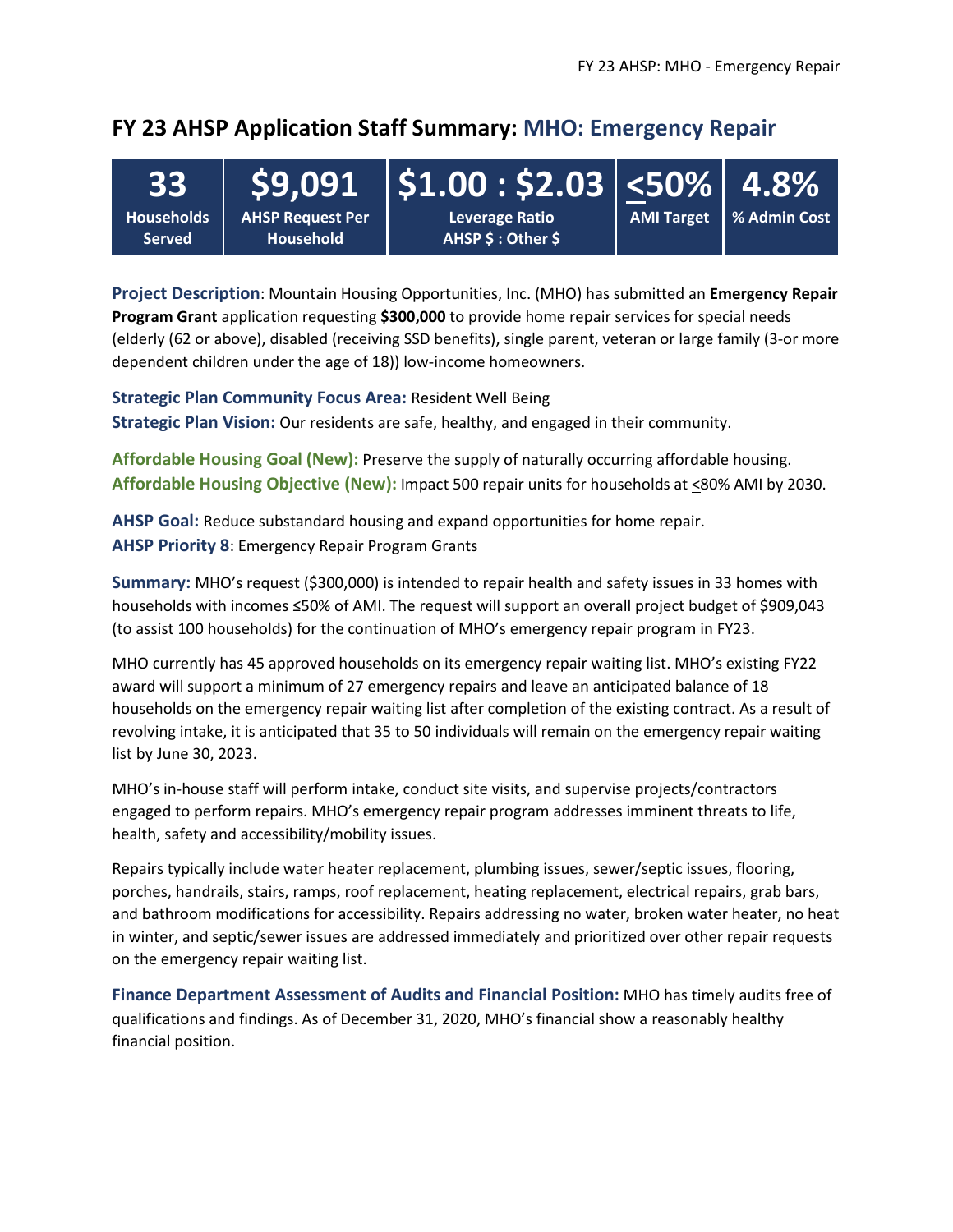**Alignment with New Affordable Housing Goals and Objectives:** This project would address the goal of preserving the supply of naturally occurring affordable housing. This project is anticipated to impact 33 households, which represents 6.6% of the stated goal (500 households).

**Recommendation:** Community Development Division staff reviewed the project, confirm it adheres to the requirements of the FY23 AHSP, and confirm it appears eligible for funding. The project appears ready for implementation July 1, 2022. Consideration of full or partial award is recommended given the shovel ready nature of the project and the ability to create immediate impact to Buncombe County households.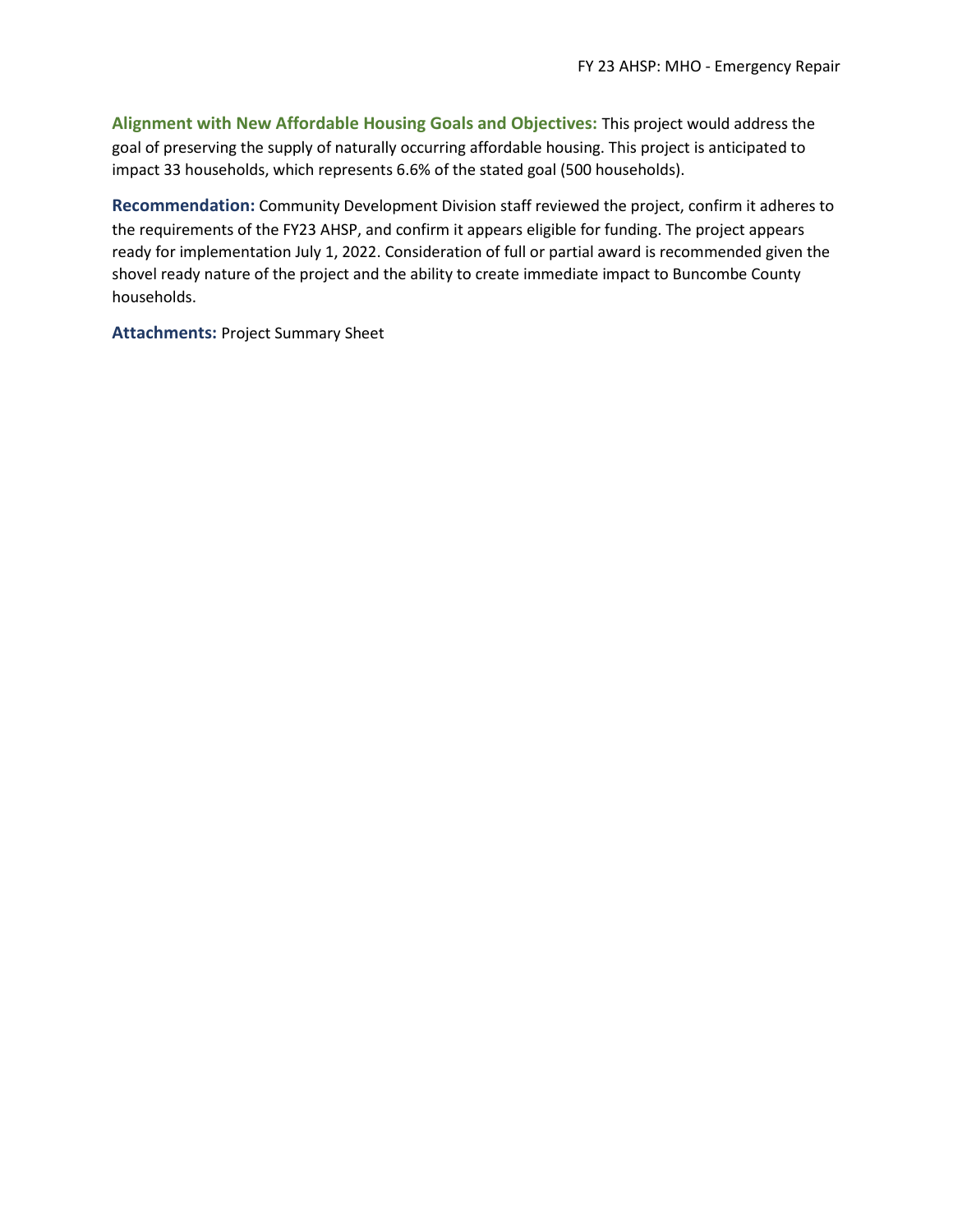| <b>PROJECT SUMMARY SHEET</b>                                                                                                 | Y/N          |
|------------------------------------------------------------------------------------------------------------------------------|--------------|
| <b>Project Description/Narrative</b>                                                                                         |              |
| Clearly affordable housing focused                                                                                           | Υ            |
| Aligns with all components of the application                                                                                | Υ            |
| Aligns with all guidelines of the AHSP program                                                                               | Υ            |
| Aligns with the selected strategic goal                                                                                      | Υ            |
| <b>Designed to Serve Households with AMI</b>                                                                                 |              |
| <80%                                                                                                                         | Υ            |
| <50%                                                                                                                         | Υ            |
| $30%$                                                                                                                        | $\mathsf{N}$ |
| <b>Designed to Serve</b>                                                                                                     |              |
| General populous eligible for the program                                                                                    | N            |
| Individuals who are age 55 or older                                                                                          | Υ            |
| Individuals with a disability                                                                                                | Υ            |
| Individuals who are hard to house                                                                                            | $\mathsf{N}$ |
| Individuals who are homeless                                                                                                 | $\mathsf{N}$ |
| Individuals who are BIPOC                                                                                                    | Υ            |
| Individuals who are justice involved                                                                                         | $\mathsf{N}$ |
| Individuals who have vouchers                                                                                                | N            |
| <b>Project Expenses</b>                                                                                                      |              |
| Complete                                                                                                                     | Υ            |
| Reasonable                                                                                                                   | Υ            |
| <b>Project Uses</b>                                                                                                          |              |
| Complete                                                                                                                     | Υ            |
| Reasonable                                                                                                                   | Υ            |
| Includes leveraging additional investment (non-AHSP funds)                                                                   | Υ            |
| <b>Project Schedule</b>                                                                                                      |              |
| Complete                                                                                                                     | Υ            |
| Reasonable                                                                                                                   | Y            |
| <b>Project Team</b>                                                                                                          |              |
| Relevant experience and qualifications to complete the project                                                               | Y            |
| <b>Project History</b>                                                                                                       |              |
| Indicates success in completing projects in the program category                                                             | Υ            |
| <b>Applicant</b>                                                                                                             |              |
| Has timely audits free of qualifications and findings which would adversely<br>indicate ability to manage an AHSP allocation | Y            |
| Shows a healthy financial position                                                                                           | Υ            |
| Is a non-profit applicant                                                                                                    | Υ            |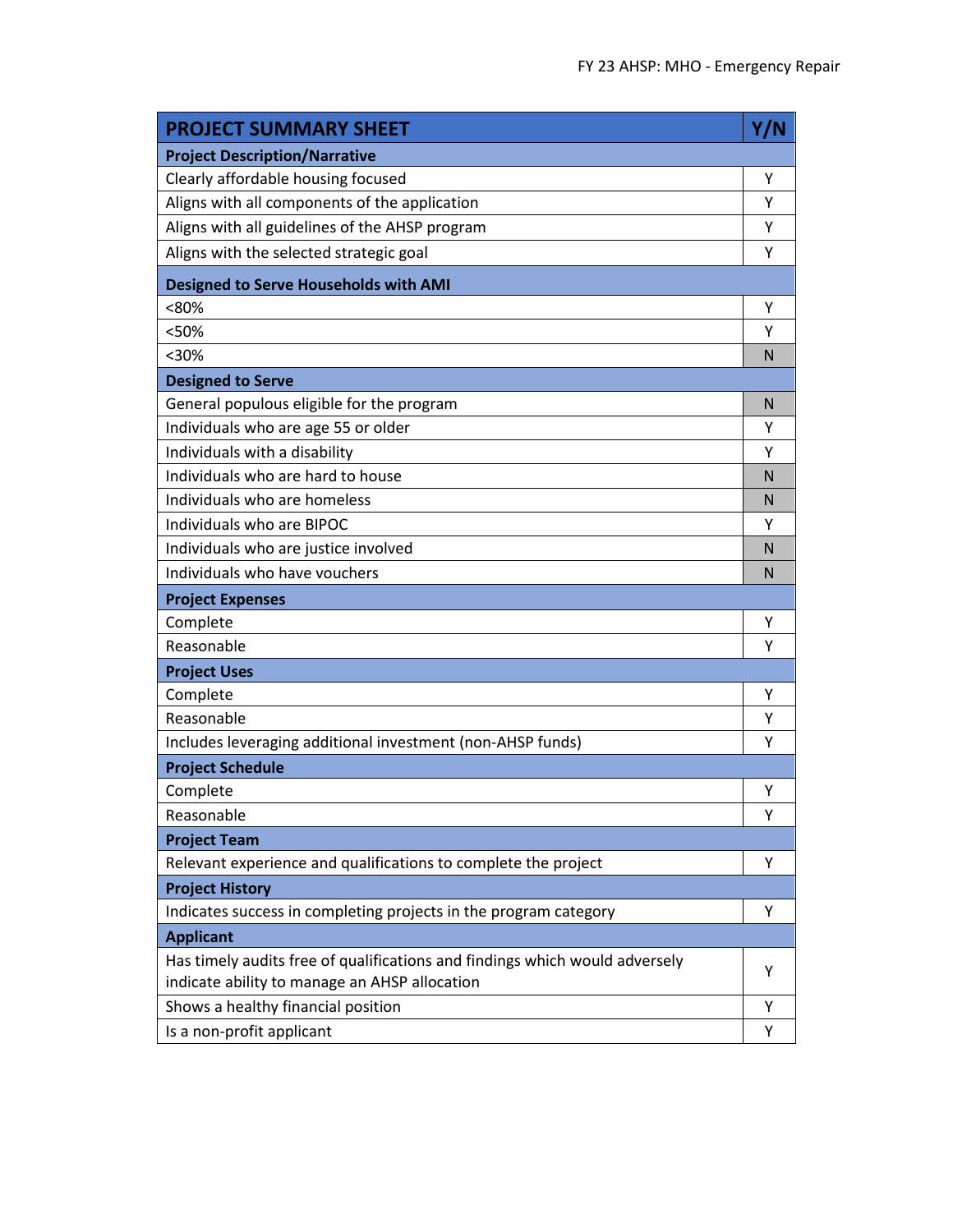# **FY 23 AHSP Application Staff Summary: AAHH: Construction Loan to**

#### **Downpayment Assistance Loan New Heights Phase II**

| <b>Homes to Be</b><br><b>Constructed</b>  | <b>AHSP Request Per</b><br><b>Unit</b> | $46$   \$43,000   \$1.00 : \$5.50  <br><b>Leverage Ratio</b><br>AHSP \$: Other \$ | <b>AMI Target</b> |  | $\vert\vert$ <80% $\vert$ <30+yrs $\vert$<br><b>Period of</b><br><b>Affordability</b> |
|-------------------------------------------|----------------------------------------|-----------------------------------------------------------------------------------|-------------------|--|---------------------------------------------------------------------------------------|
| \$279,418<br><b>Average Cost Per Home</b> |                                        | $5140.88 - 5258.01$<br><b>Average Cost Per Square Foot</b>                        |                   |  | $1, 2, 3 \& 4$<br><b>Bedrooms per Unit</b>                                            |

**Project Description:** Asheville Area Habitat for Humanity (AAHH) submitted a **Construction to Downpayment Assistance Loan** application in the amount of **\$1,978,000** to support the infrastructure cost associated with 46 ownership units in New Heights Phase II.

**Strategic Plan Community Focus Area:** Resident Well Being **Strategic Plan Vision:** Our residents are safe, healthy, and engaged in their community.

**Affordable Housing Goal (New):** Increase the supply of affordable housing for homeownership, especially for BIPOC households.

**Affordable Housing Objective (New):** Impact 400 ownership units for households at <80% AMI by 2030.

**AHSP Goal**: Preserve and increase the stock of affordable housing including rental developments. **AHSP Priorities 1 & 5**: Construction Loans for Multifamily Developments with Units for Sale; 5: Downpayment Assistance Program Loans

**Summary**: AAHH's request (\$1,978,000) is intended to fund the infrastructure costs of the development of the \$12,853,216, 46 ownership unit portion of New Heights Phase II. The proposed unit mix includes 30 units for households at <80% AMI and 16 units for households at <50% AMI. The proposed unit mix includes 4 one-bedroom, 12 two-bedroom, 18 three-bedroom, and 12 four-bedroom units.

AAHH's request is that the construction loan be granted for infrastructure and be transferred to the 46 qualified homebuyers as downpayment assistance (\$43,000 per unit). Downpayment assistance funds are repaid to Buncombe County upon the future sale of the home to a non-qualified homebuyer (should the home be reacquired by AAHH through first right of purchase or purchase by an income qualified homebuyer (in both cases the downpayment assistance may be transferred)).

The anticipated sale price for the units is \$258,500 (one-bedroom unit), \$286,000 (two-bedroom unit); \$292,050 (three-bedroom unit); and \$298,100 (four-bedroom unit). Downpayment assistance loans effectively reduce first mortgages for the homebuyer. Even with the requested downpayment assistance loan, first mortgage needs will likely exceed the amount of financing the homebuyer can obtain. AAHH will provide a separate soft mortgage to reduce the amount of the first mortgage to an affordable range.

The period of affordability may extend to 30 years given AAHH's ability to repurchase the units.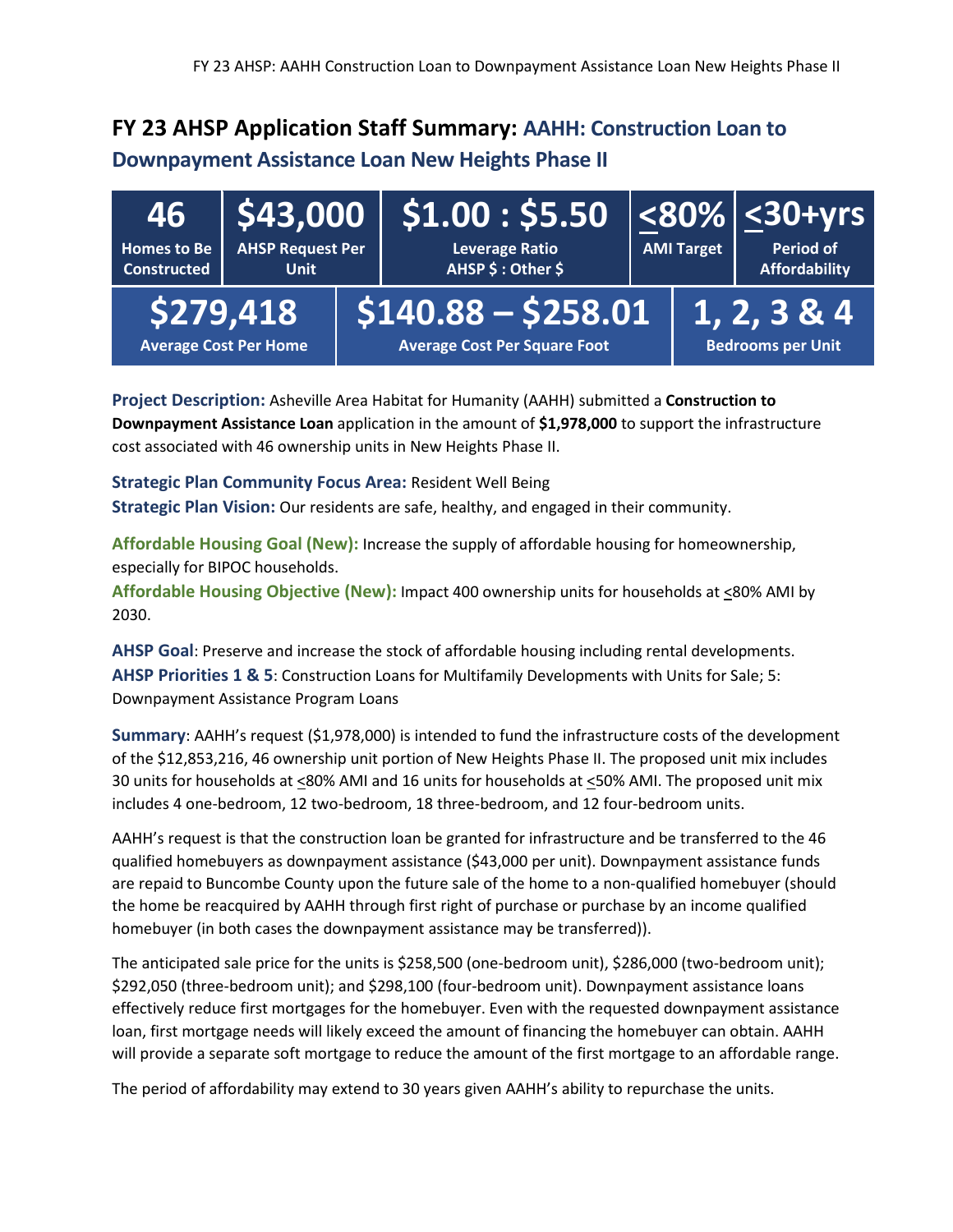AAHH relies on internal funding, donations, ReStore revenue, sponsorships, and other sources to support projects. No additional funds have been committed by Buncombe County to support this portion of the project. Buncombe County has already committed funding support to New Heights Phase I (AHSP funds) and New Heights Phase II (ARPA funds (14 units not impacted by this request).

Securement of these funds would allow the applicant to commence work March 2023, begin requesting funds by July 2023, and complete construction of all units by May 2029.

AAHH indicated an intention to submit a request for the same level of funding support (\$1,978,000) through Buncombe County's Second Phase FRF (ARPA) process.

**Requested Exceptions to Program Guidelines:** The requested downpayment assistance per unit (\$43,000) exceeds the maximum downpayment assistance permitted per unit by AHSP guidelines (\$27,941). The anticipated break ground date (March 2023) is later than the AHSP required scheduled break ground date (January 2023). The anticipated sale price per unit for two-bedroom units (\$286,000); three-bedroom units (\$292,050); and four bedroom units (\$298,100) exceeds the AHSP prescribed HUD Maximum Sale Price Limit (\$276,000).

**Finance Department Assessment of Audits and Financial Position:** AAHH has timely audits free of qualifications and findings. As of June 30, 2021, AAHH's financials show a healthy financial position.

**Alignment with New Affordable Housing Goals and Objectives:** This project would address the goal of increasing the supply of affordable housing for homeownership. This project is anticipated to create 46 new affordable housing units for ownership, which represents 11.5% of the stated goal (400 ownership units).

**Recommendation:** Community Development Division staff reviewed the project based on the FY23 AHSP guidelines, acknowledging the requested exceptions.

To extend a \$1,285,286 award, there must be a willingness to provide exception to AHSP guidelines including: (1) allowing a breaking ground date after January 2023 given that the applicant will still be able to begin drawing down funds by July 2023; and (2) allowing sales prices to exceed HUD 2021 Maximum Sales Price Limit (\$276,000) given that AAHH will provide subordinate liens to ensure homebuyer's monthly mortgage payments never exceed 30% of the income eligible household's gross monthly income regardless of appraised value and sales price. Staff also notes that, given the proposed delayed construction start date, it would be possible to consider funding this request in a future cycle.

If a maximum award of \$1,285,286 in construction loan to downpayment assistance loan is allocated, staff recognizes a funding gap will remain in the amount of \$692,714. The application allows for the balance of the request to be supported by an AHSP construction loan.

Community Development Division staff note that: (1) the project addresses the Affordable Housing Committee's highest priority; (2) the project will commence within the fiscal year of award; and (3) the construction to downpayment assistance loan structure will allow for potential repayment of funds upon future sale of the homes or continued affordability for future homebuyers.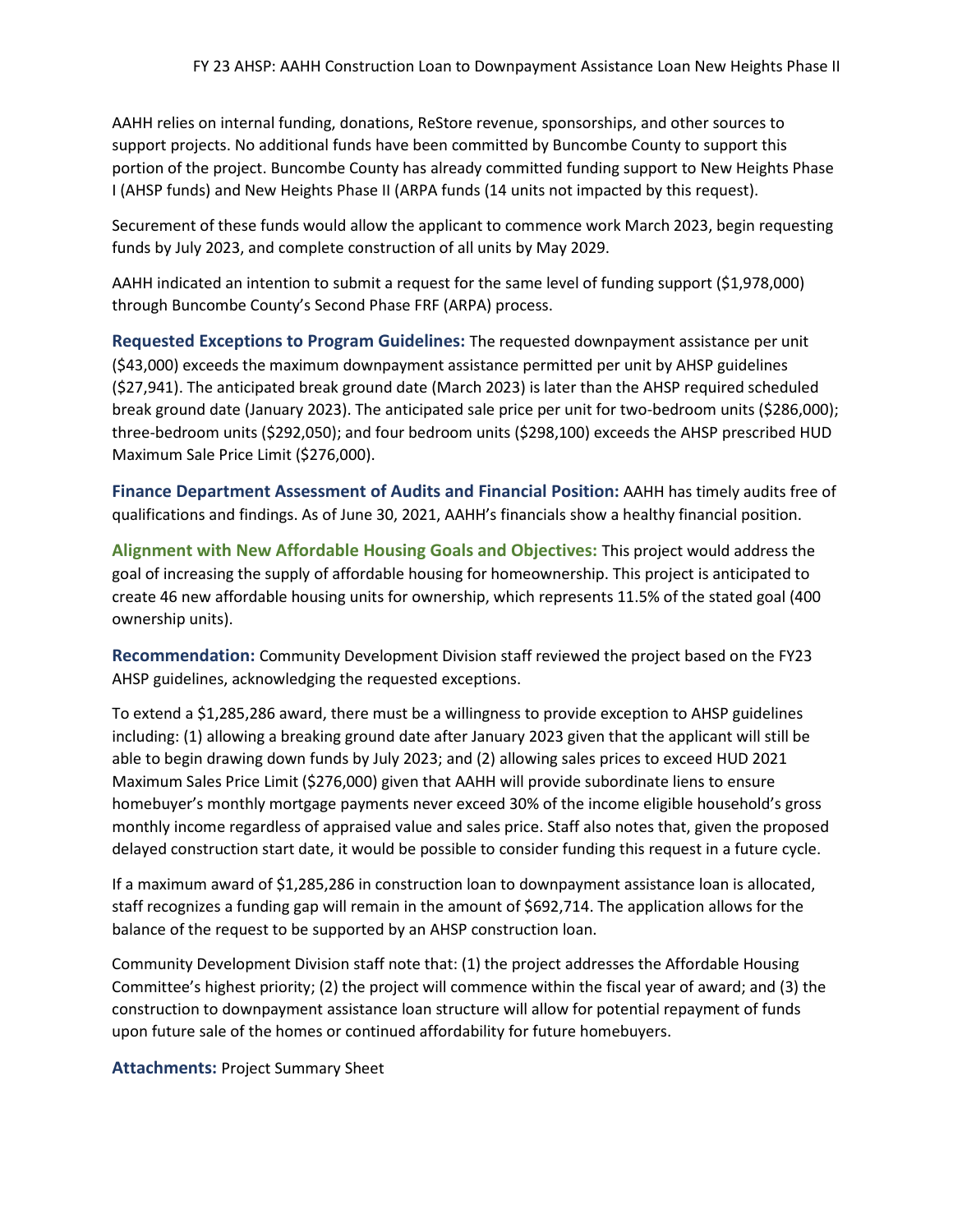| <b>PROJECT SUMMARY SHEET</b>                                                                                                 | Y/N          |
|------------------------------------------------------------------------------------------------------------------------------|--------------|
| <b>Project Description/Narrative</b>                                                                                         |              |
| Clearly affordable housing focused                                                                                           | Υ            |
| Aligns with all components of the application                                                                                | Y            |
| Aligns with all guidelines of the AHSP program                                                                               | N            |
| Aligns with the selected strategic goal                                                                                      | Υ            |
| <b>Designed to Serve Households with AMI</b>                                                                                 |              |
| <80%                                                                                                                         | Υ            |
| <50%                                                                                                                         | Υ            |
| $30%$                                                                                                                        | N            |
| <b>Designed to Serve</b>                                                                                                     |              |
| General populous eligible for the program                                                                                    | Υ            |
| Individuals who are age 55 or older                                                                                          | Υ            |
| Individuals with a disability                                                                                                | Υ            |
| Individuals who are hard to house                                                                                            | N            |
| Individuals who are homeless                                                                                                 | $\mathsf{N}$ |
| Individuals who are BIPOC                                                                                                    | Υ            |
| Individuals who are justice involved                                                                                         | N            |
| Individuals who have vouchers                                                                                                | Υ            |
| <b>Project Expenses</b>                                                                                                      |              |
| Complete                                                                                                                     | Υ            |
| Reasonable                                                                                                                   | Υ            |
| <b>Project Sources</b>                                                                                                       |              |
| Complete                                                                                                                     | N            |
| Reasonable                                                                                                                   | N            |
| Includes leveraging additional investment (non-AHSP funds)                                                                   | Υ            |
| <b>Project Schedule</b>                                                                                                      |              |
| Complete                                                                                                                     | Y            |
| Reasonable                                                                                                                   | Υ            |
| <b>Project Team</b>                                                                                                          |              |
| Relevant experience and qualifications to complete the project                                                               | Y            |
| <b>Project History</b>                                                                                                       |              |
| Indicates success in completing projects in the program category                                                             | Υ            |
| <b>Applicant</b>                                                                                                             |              |
| Has timely audits free of qualifications and findings which would adversely<br>indicate ability to manage an AHSP allocation | Υ            |
| Shows a healthy financial position                                                                                           | Υ            |
| Is a non-profit applicant                                                                                                    | Υ            |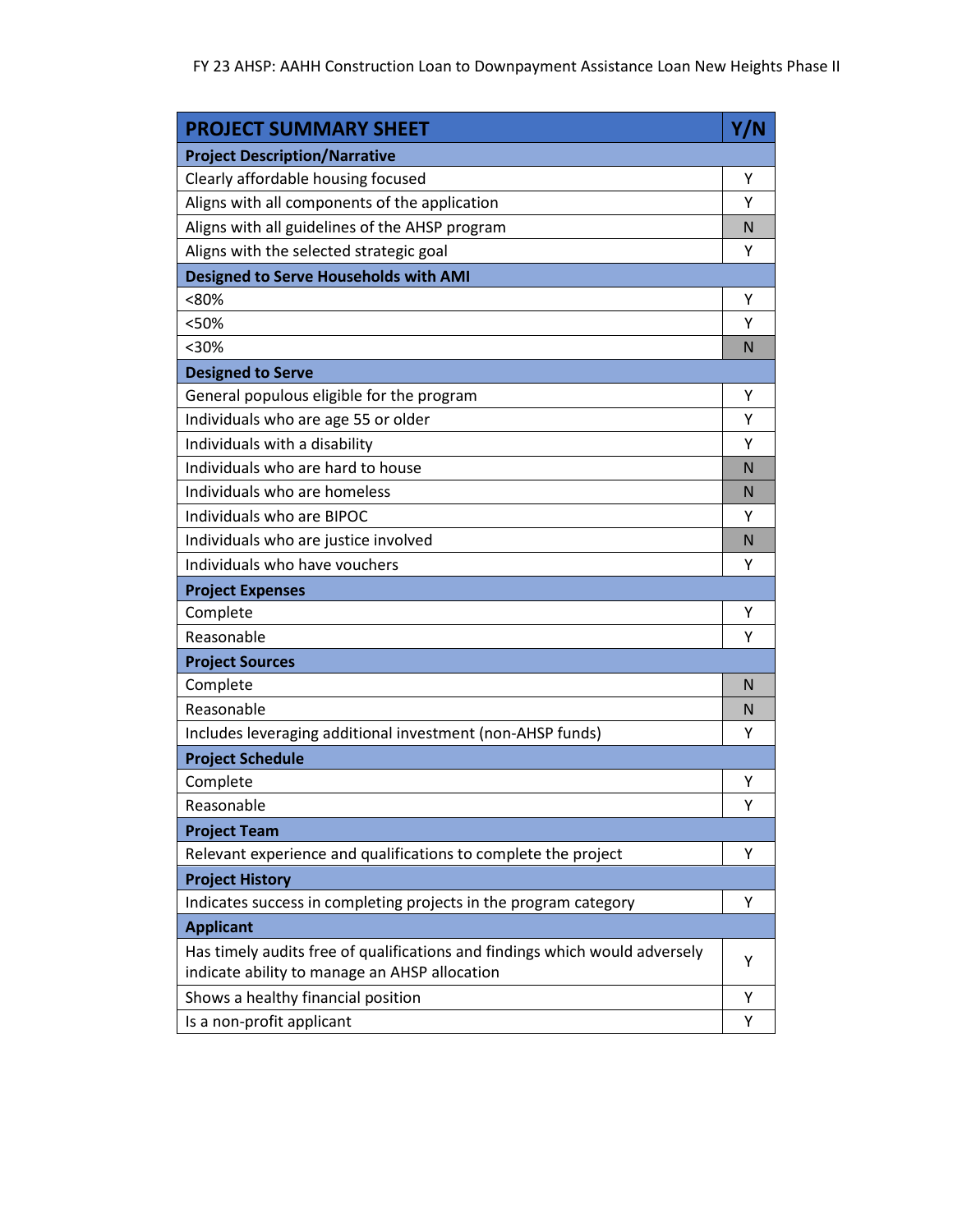| <b>CONSTRUCTION PROJECT ADDITIONAL SUMMARY INFO</b>                      |   |
|--------------------------------------------------------------------------|---|
| Project                                                                  |   |
| Preserves long-term affordability beyond the loan term                   | Υ |
| Emphasizes quality design and construction                               | Υ |
| Participates in an energy efficiency program                             | Υ |
| Contains mixed unit types (affordable, workforce, market)                | N |
| Contains mixed unit types (multifamily and single family)                | Υ |
| Contains mixed unit types (units with varied number of bedroom (1,2,3+)) | Υ |
| Is geographically separated from other affordable housing projects       | γ |
| Is coordinated with employment, services, and existing infrastructure    | Υ |
| Is located within 3/4 miles of a public transportation route             | N |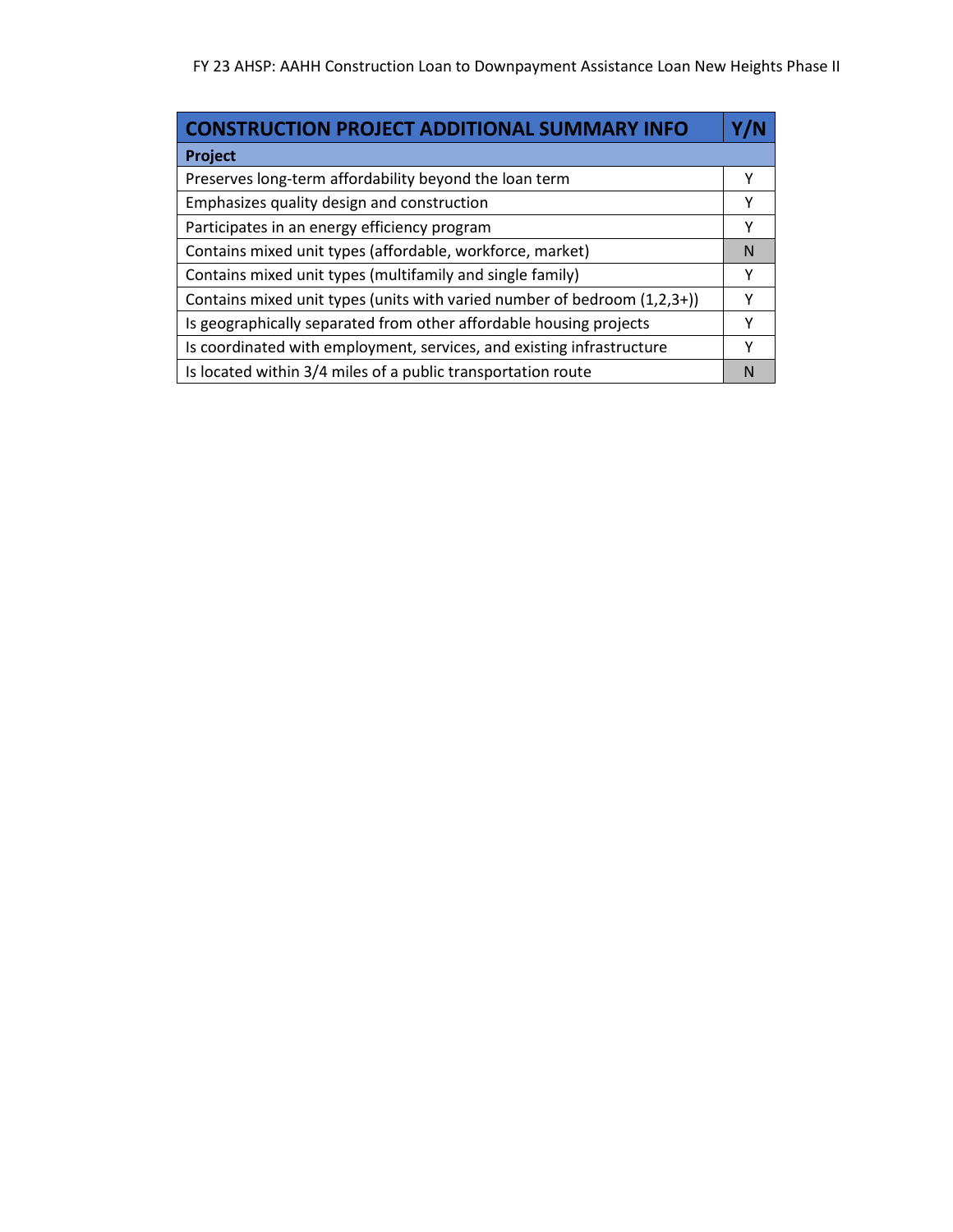# **FY 23 AHSP Application Staff Summary: ABCLT: Downpayment Assistance**

**Loan**

| $\mathbf{A}$<br><b>Homes to Be</b><br>Impacted | <b>AHSP Request Per</b><br><b>Unit</b> | $ $ \$30,000 $ $ \$1.00:\$9.00<br><b>Leverage Ratio</b><br>AHSP \$: Other \$ | $ 80\% $<br><b>AMI Target</b> | $99 +$<br><b>Period of</b><br><b>Affordability</b> |
|------------------------------------------------|----------------------------------------|------------------------------------------------------------------------------|-------------------------------|----------------------------------------------------|
| \$300,000<br><b>Average Cost Per Home</b>      |                                        | <b>Unknown</b><br><b>Average Cost Per Square Foot</b>                        |                               | Unknown<br><b>Bedrooms per Unit</b>                |

**Project Description:** Asheville Buncombe Community Land Trust (ABCLT) applied for a **Downpayment Assistance Loan** in the amount of **\$120,000** to support acquisition and construction of 4 units.

**Strategic Plan Community Focus Area:** Resident Well Being

**Strategic Plan Vision:** Our residents are safe, healthy, and engaged in their community.

**Affordable Housing Goal (New):** Increase the supply of affordable housing for homeownership, especially for BIPOC households.

**Affordable Housing Objective (New):** Impact 400 ownership units for households at <80% AMI by 2030.

**AHSP Goal**: Preserve and increase the stock of affordable housing including rental developments. **AHSP Priority 5**: Downpayment Assistance Program Loans.

**Summary**: ABCLT's request (\$120,000) is intended to fund the acquisition and construction costs of 4 units. The request is that the loan provided to ABCLT is extended to 4 qualified homebuyers as downpayment assistance (\$30,000 per unit). Downpayment assistance funds are issued as a loan but are not anticipated to be repaid to Buncombe County as future sale of the home to a non-qualified homebuyer will not be permitted by ABCLT implemented deed restrictions. The downpayment assistance loan will thus function as a grant unless ABCLT does not enact understood deed restrictions. ABCLT is supporting the total project through City of Asheville and Asheville Regional Housing Consortium HOME funds. No additional funds have been committed by Buncombe County to support these 4 units.

#### **Requested Exceptions to Program Guidelines:** None.

**Finance Department Assessment of Audits and Financial Position:** ABCLT did not provide an audit, but instead a review of financial statements for the year ended December 31, 2020, with no qualifications. As of December 31, 2020, ABCLT's financial statements reflected a reasonably healthy financial position. A total of 86% of ABCLT's financial support for 2020 was provided by a single donor. As of December 31, 2020, ABCLT had no active lease agreements.

**Alignment with New Affordable Housing Goals and Objectives:** This project would address the goal of increasing the supply of affordable housing for homeownership. This project is anticipated to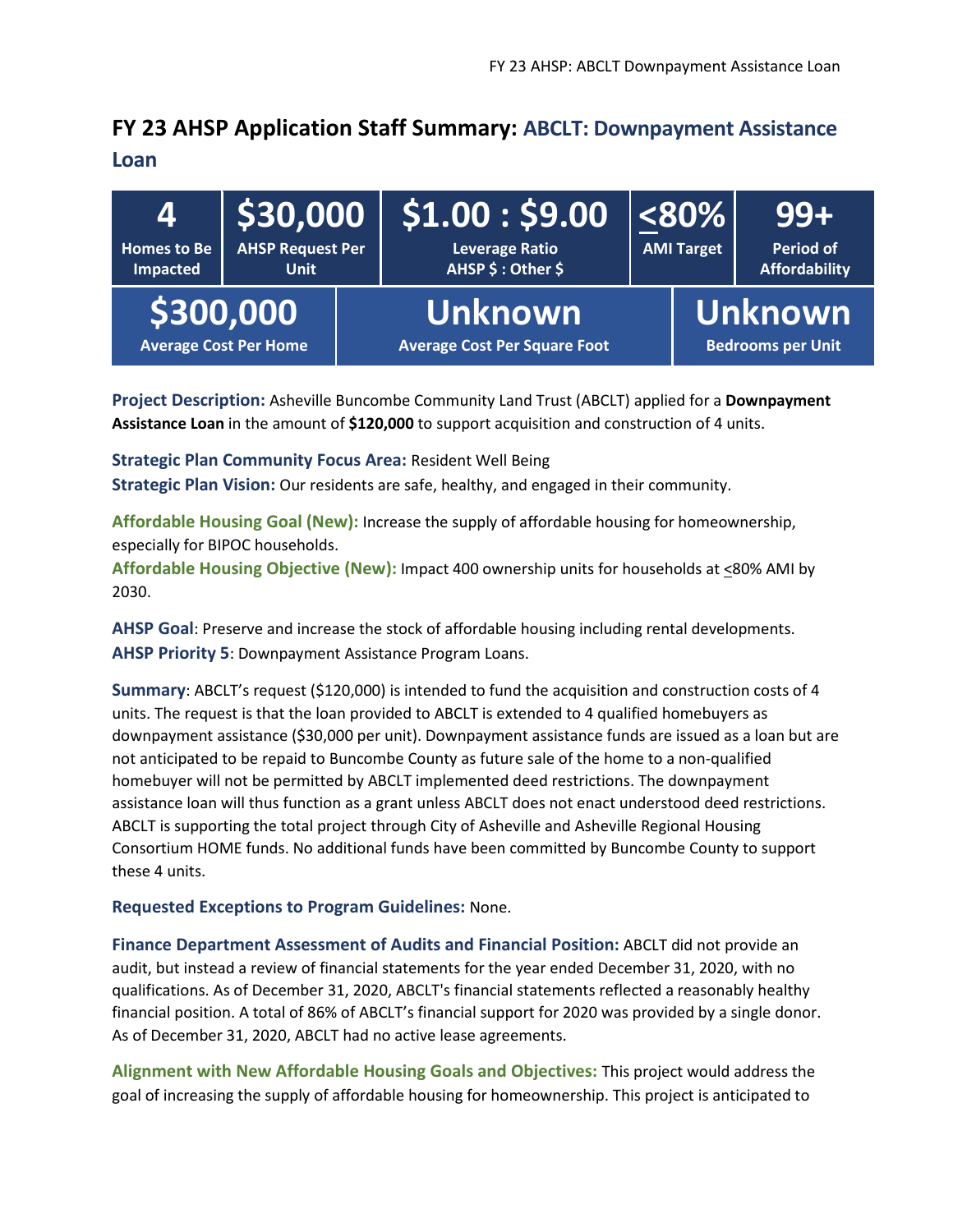create 4 new affordable housing units for ownership, which represents 1.0% of the stated goal (400 ownership units).

**Recommendation:** Community Development Division staff reviewed the project based on the FY23 AHSP guidelines. Consideration of a maximum award of up to \$110,400 would be consistent with AHSP guidelines (10% of the HUD maximum sales price (\$276,000) for 4 units).

Contractually, individual DPA for each supported unit would not be permitted to exceed the lesser of 10% of the total sales price or \$27,600. There is a probability that funds would remain at the end of the contract period as units are likely to be sold below the maximum allowable \$276,000.

Community Development Division staff note: (1) the project addresses the Affordable Housing Committee's fifth priority; and (2) the downpayment assistance loan will allow for continued affordability for future homebuyers.